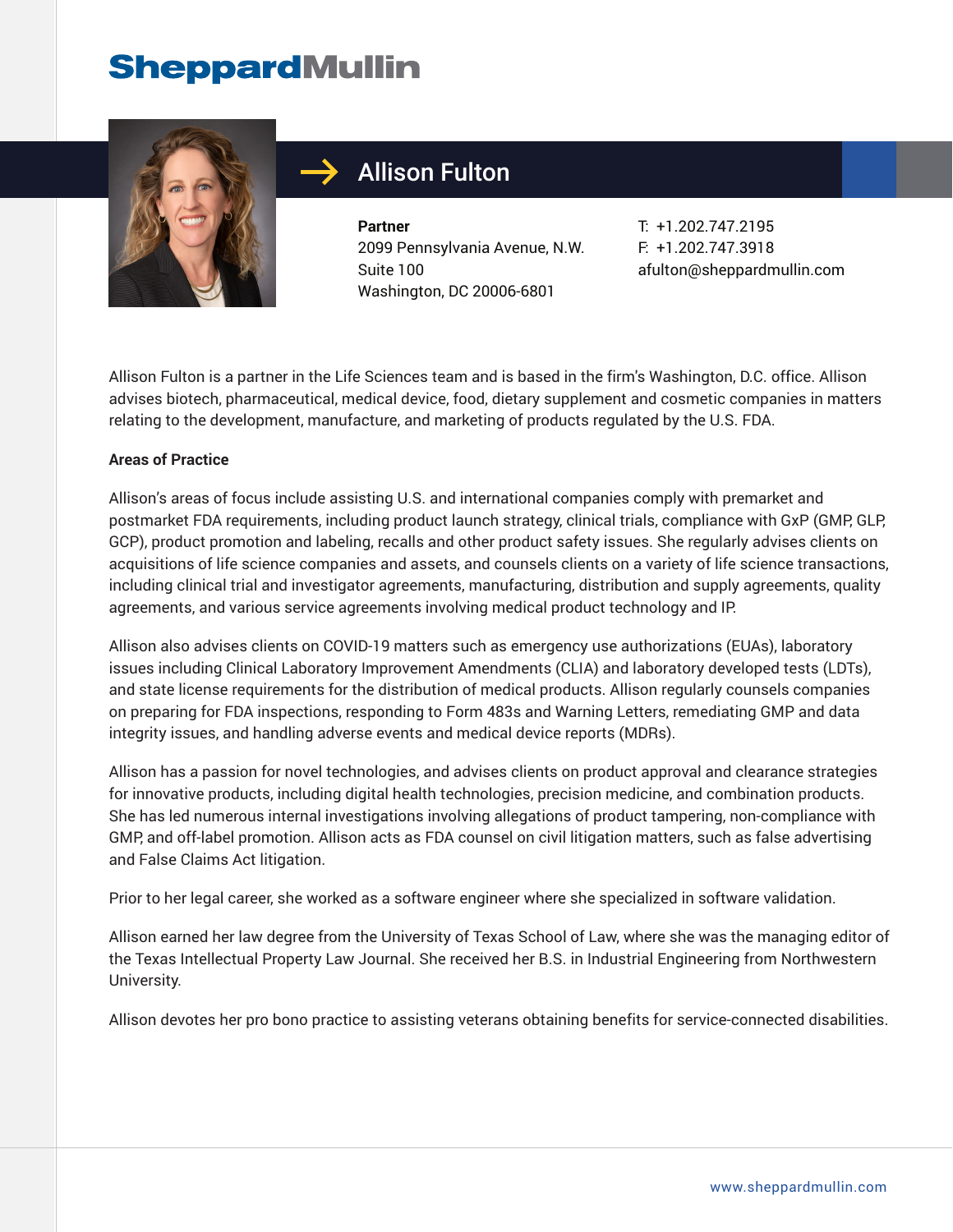### **Honors**

Shortlisted for Regulatory Attorney of the Year: FDA Pharmaceutical, *LMG Life Sciences,* 2021

Leading Life Sciences Lawyer - FDA Medical Device and FDA Pharmaceutical, *LMG Life Sciences*, 2021/2022 Best Lawyer in America, *Best Lawyers*, 2021-2022

"Life Sciences Star" – FDA Medical Device and FDA Pharmaceutical, *LMG Life Sciences*, 2018-2019

## Articles

- Eye on Privacy 2021 Year in Review 01.11.2022
- Upping Hospitals' Liability Defenses For COVID Measures *Law360*, 04.13.2020
- Marketing pet foods with CBD: A regulatory perspective *PetfoodIndustry.com*, 12.02.2019
- FDA In Review Highlights for Food and Other FDA-Regulated Companies *Association of National Advertisers*, 11.2019
- Adapting To FDA's Proposal For Diagnosis Support Software *Law360*, 11.04.2019
- FDA warning letters shed light on enforcement priorities for CBD-infused food *Food Dive*, 10.17.2019
- Tips for When to Consider Legal Review of Quality System Investigations *MD+DI*, 09.05.2019
- How FDA considerations impact food and beverage acquisitions *Food Dive*, 08.15.2019
- Into the Weeds Walking the Regulatory Line of CBD in Cosmetics *Cosmetics & Toiletries*, 07.2019
- What We Learned From FDA's Public Hearing On Cannabis *Law360*, 06.04.2019
- "Submitting a new 510(k) for software changes: FDA guidance and an evolving pathway for digital health," *Digital Health Legal*, January 2018
- "FDA's Streamlined Requirements For Combination Products," *Law360*, January 2017
- "Additive manufacturing and 3D printing: US FDA's proposed draft quidance and industry perspectives," *Journal of Medical Device Regulation*, November 2016
- "5 Takeaways From FDA Medical Device Data System Guidance," *Law360*, August 2014
- "New Draft Guidance Would Clear Regulatory Hurdles for Developers," *BNA's Medical Devices Law & Industry Report*, July 2014

#### **Privacy Law Blog Posts**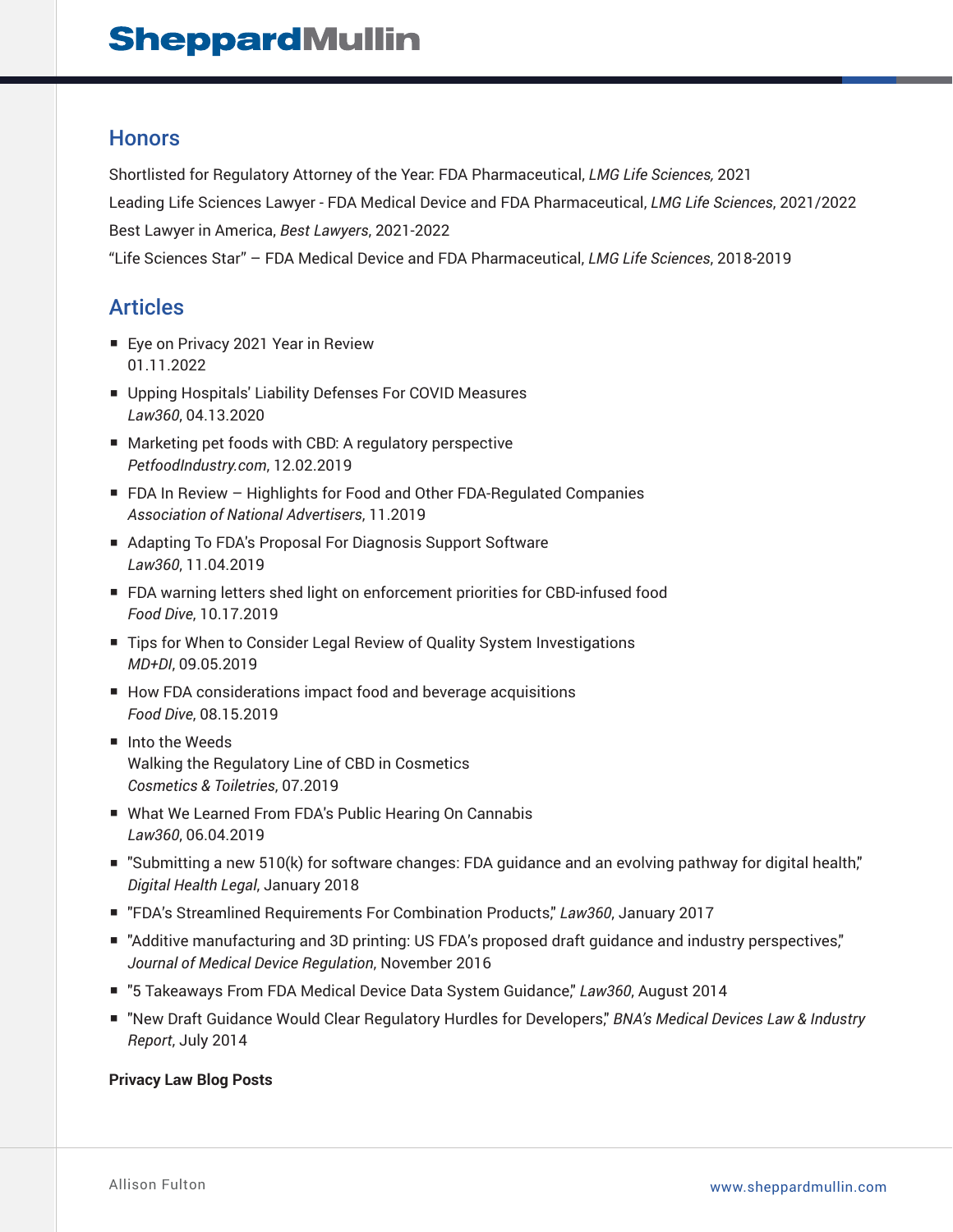■ "FDA Joins Other Regulators in Focus on AI and Machine Learning," November 22, 2021

#### **Cannabis Law Blog**

■ "DEA Deschedules Cannabinol-Containing Epidiolex," April 10, 2020

#### **FDA Law Blog Posts**

- "FDA White Paper Signals Shift to Performance-Based Reviews of Mature Quality Systems," May 19, 2022
- "FDA Releases Guidance for Digital Health Tech Used in Clinical Investigations," January 6, 2022
- "Breaking Down FDA's New Remote Monitoring Strategy," April 15, 2021
- "New State Genetic Privacy Law Directed at Consumer Genetic Tests," April 2, 2021
- "FDA Announces Facility Fees for OTC Drug Manufacturers," March 29, 2021
- "Recent FTC Settlement Serves as Reminder For Digital Health Developers," February 18, 2021
- "FDA Appointment Signals Increased Attention on Medical Device Cybersecurity" February 9, 2021
- "FDA's Action Plan for Artificial Intelligence: Highlights and Insights for Developers," January 12, 2021
- "FDA's Proposed Rule on "Intended Use" Confirms Agency Will Rely on "Any Relevant Source" of Evidence," October 1, 2020
- "FDA Update: The Latest on Vaccine Development, Inspections, and Conducting Clinical Trials During Covid-19," September 25, 2020
- "Latest Update on FDA's Software Pre-Cert Pilot Program," September 16, 2020
- "FDA Announces Plans to Resume Domestic On-site Inspections," July 13, 2020
- "FDA Issues Guidance on Manufacturing Drugs, APIs during COVID-19," June 22, 2020
- "Navigating FDA Policies for PPE, and Liability Protections," June 12, 2020
- "FDA Updates Policy to Curb Unreliable COVID-19 Antibody Tests," May 6, 2020
- "April 16 Update: Key FDA Actions for COVID-19 Devices and Therapies," April 16, 2020
- "Upping Hospitals' Liability Defenses For COVID Measures," April 14, 2020
- "Update: Key FDA Actions for COVID-19 Devices and Therapies," April 8, 2020
- "Personal Protective Equipment & Ventilators: How FDA Is Increasing Supply for the US Healthcare System," March 30, 2020
- "FDA Grants COVID-19 Diagnostic Emergency Use Authorizations, And Other Recent FDA Actions to Address COVID-19", March 16, 2020
- "FDA Postpones Ex-US Facility Inspections", March 11, 2020
- "How FDA is Reacting to the Coronavirus, and 2020 Regulatory Priorities", March 5, 2020
- "FDA Year in Review: A Shifting Regulatory Landscape," January 7, 2020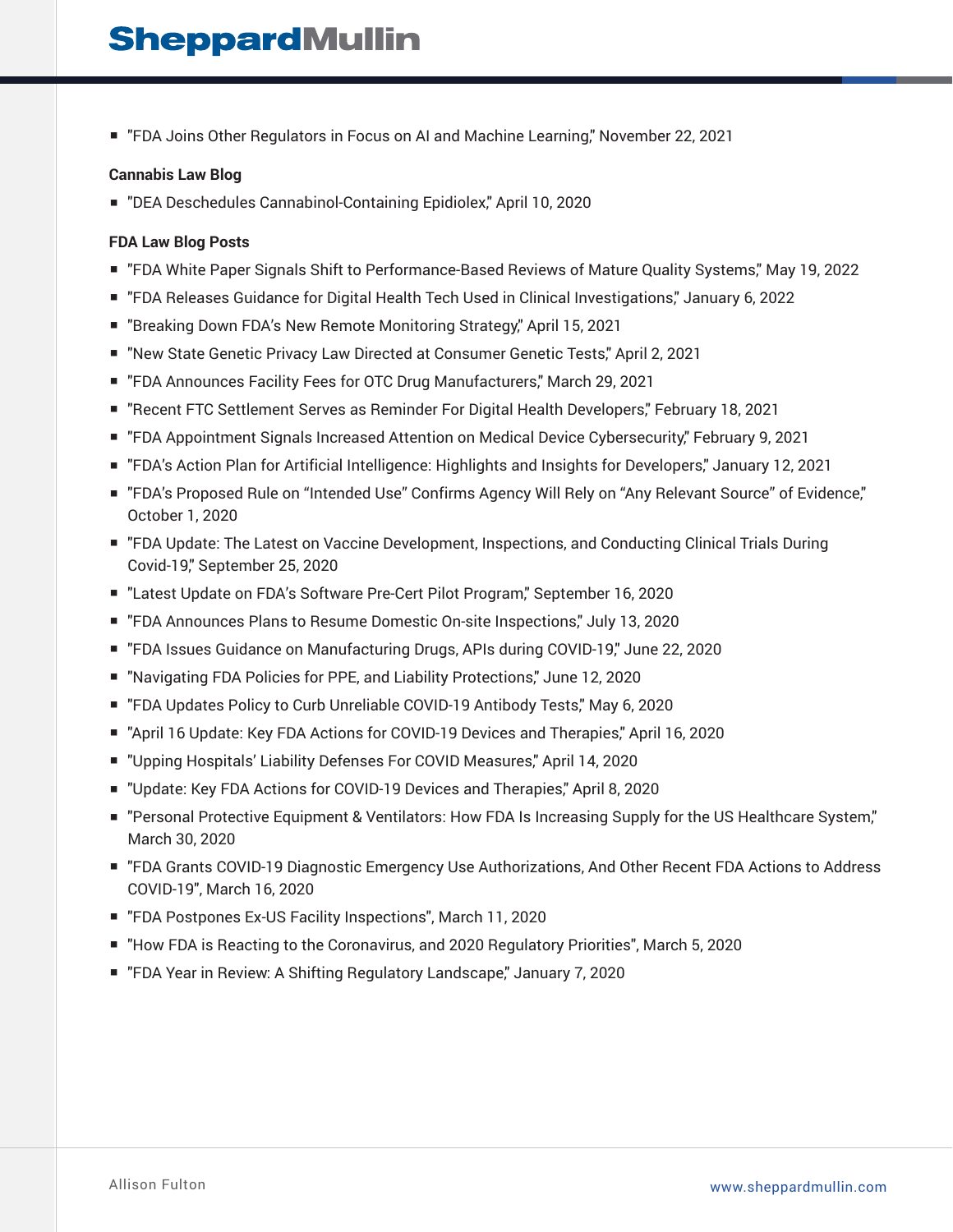- "FDA Issues Warning Letters to 15 Companies, Consumer Update on CBD Safety," December 10, 2019
- "Adapting To FDA's Proposal For Diagnosis Support Software," November 8, 2019
- "New Set Of Guidance From FDA Provides Clarity On Digital Health Policies, Machine Learning," September 30, 2019
- "Tips for When to Consider Legal Review of Quality System Investigations," September 23, 2019
- "FDA's New Safety and Performance Based Pathway for Medical Devices Reflects a More Modern Approach to Finding Substantial Equivalence," September 20, 2019
- "Regulating E-Cigarettes Remains "Top Priority" For FDA," July 12, 2019
- "Medical Devices Artificial Intelligence and Reactions to FDA's Proposed Oversight," June 25, 2019
- "Location Matters Manufacturing Insights from FDA's Annual Report on Drug Quality," May 20, 2019
- "AAFCO Issues Updated Guidelines Regarding Hemp in Animal Food," May 8, 2019
- "FDA Update: Recent Trends and a New Regime," April 19, 2019

#### **Healthcare Law Blog Posts**

- "Digital Health in the Metaverse: Three Legal Considerations," May 31, 2022
- "Top 5 Legal Issues in Digital Health to Watch for in 2022," February 1, 2022
- "FDA Releases Guidances on Transition Plan for Devices Distributed Under Emergency Use Authorization (EUA) or Enforcement Policies During COVID-19," January 12, 2022
- "Going Virtual: Clinical Trials, Telemedicine, Electronic Medical Records, And All That." June 8, 2020
- "Key Health Care Provisions of the Coronavirus Aid, Relief, and Economic Security Act (the "CARES Act")," March 30, 2020
- "FDA Issues Warning Letter to Lab Marketing Three Laboratory-Developed Tests," April 22, 2019

### Media Mentions

Sheppard Mullin Nabs FDA Pro From Sidley Austin *Law360*, 01.23.2019

### Speaking Engagements

Speaker, "Ensuring Regenerative Therapy Product Compliance with FDA," FDLI Regenerative Medicine: Regulatory, Legal, and Compliance Challenges for Cell and Gene Therapies Conference, June 8-9, 2021

Speaker, "Manufacturing and Quality System (QS) Regulation," FDLI Introduction to Medical Device Law and Regulation Conference, March 2-4, 2021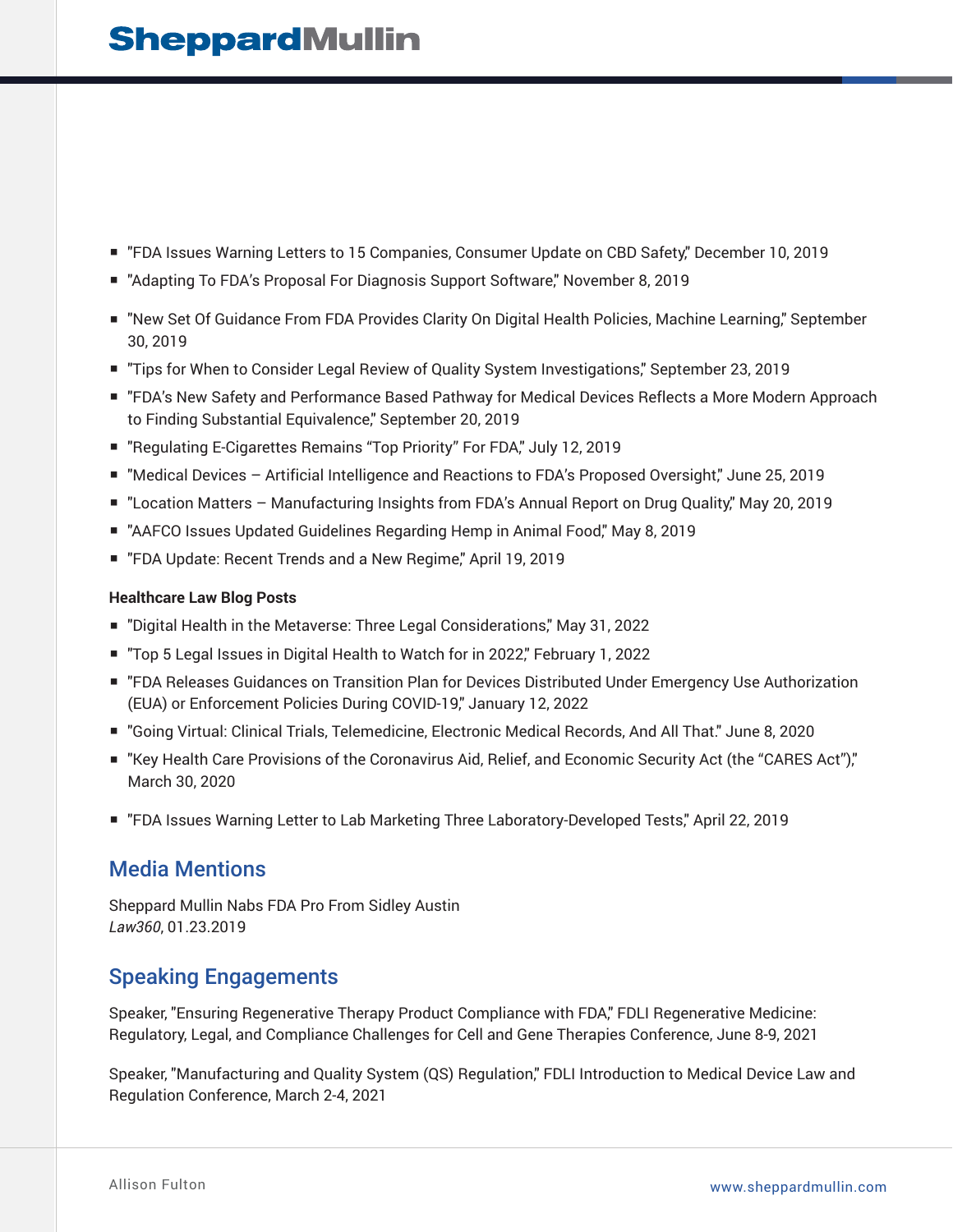Speaker, "Innovative and Breakthrough Devices and Diagnostics and Evolving Regulatory Pathways," FDLI 2020 Annual Conference, October 6, 2020

Speaker, "Medical Device Manufacturing and The Quality System Regulation," FDLI Introduction to Medical Device Law and Regulation, April 8, 2020

Speaker, "The Long-Term Effects of COVID-19 on Life Sciences Companies," FDLI Law Over Lunch, April 22, 2020

Speaker, "Drug and Biologics Advertising and Promotion 101," The American Conference Institute (ACI) 36<sup>th</sup> Annual FDA Boot Camp, San Francisco, CA, June 24, 2020

Speaker, "Health Hazard Evaluations" and "Measuring the Effectiveness of Your Complaint Handling System," AdvaMed Medical Device Complaints, MDRs and Recalls Workshop, Washington, D.C., Feb. 11, 2020

Speaker, "Food and Drug Topics for Holiday Parties: News from 2019 and Predictions for 2020," FDLI Law Over Lunch, December 17, 2019

### Events

The Biden Administration's FDA: What's Happened and What to Expect Webinar, 09.02.2021

The Biden Administration's FDA: The First Six Months and What to Expect for the Rest of the Year Webinar, 07.22.2021

FDLI Annual Conference: Exploring Advanced Topics in Food and Drug Law 05.07.2020

Life Sciences Roundtable: Critical Business Decisions During and After the COVID-19 Pandemic Webinar, 04.28.2020

Cannabis Webinar Wednesday: Getting Your CBD/Hemp Product To Market- Current Issues in Risk Management 02.19.2020

Women in Healthcare Leadership Collaborative (WHLC) Presents: A View from the Capitol 2020 Healthcare Policy, Legal and Regulatory Predictions Sheppard Mullin, New York and Sheppard Mullin, San Francisco, 01.23.2020

Healthcare - What You Need to Know in 2020 Roundtable and Networking Event Sheppard Mullin, Washington D.C., 12.05.2019

Food Advertising, Labeling, and Litigation Conference: For the Food and Dietary Supplement Industries Food and Drug Law Institute, 09.26.2019

Hemp-CBD: Enabling Growth by Managing Legal Risks Celesq Webinar, 09.25.2019